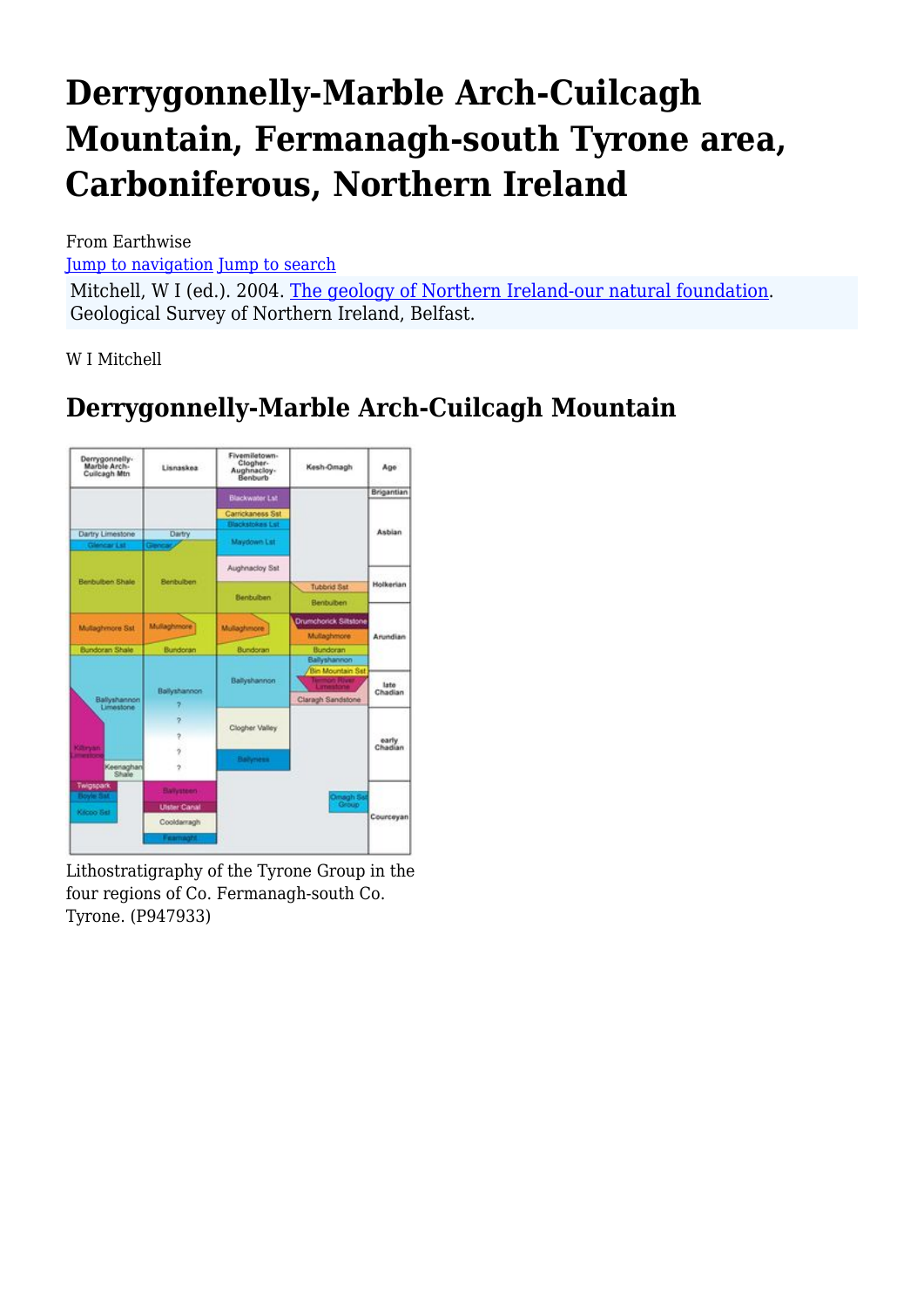

#### Distribution of Carboniferous rocks in Co. Fermanagh - south Co. Tyrone. (P947821)

| Formation                                                                                 | Lithology                                                                                                                                                                   |
|-------------------------------------------------------------------------------------------|-----------------------------------------------------------------------------------------------------------------------------------------------------------------------------|
| Dartry Limestone<br>$(130-280m)$                                                          | Limestone, dark grey, spicular,<br>bluish black chert, fine-grained,<br>fossiliferous; thin mudstone                                                                        |
| <b>Glencar Limestone</b><br>$(18-170m)$                                                   | Limestone and mudstone in<br>equal proportions;<br>black chert nodules                                                                                                      |
| <b>Benbulben Shale</b><br>$(90-365m)$                                                     | Mudstone, grey, calcareous,<br>fossiliferous: thin lenticular<br>limestone and sandstone                                                                                    |
| Mullaghmore<br>Sandstone<br>(200m)                                                        | Sandstone, pale grey, orange-<br>weathering, calcareous, fine-<br>to medium-grained, subarkose;<br>thin siltstone and mudstone                                              |
| <b>Bundoran Shale</b><br>$(60-555m)$<br>Dowra Sandstone<br>Member (0-53m)                 | Mudstone, dark grey,<br>calcareous:<br>siltstone, thin limestone;<br>fossiliferous; basal sandstone<br>Pebble conglomerate.<br>sandstone, mudstone,<br>micritic 'limestone' |
| Ballyshannon<br>Limestone<br>$(200-345m)$<br>Magherameena<br>imestone Member<br>$(0-15m)$ | Limestone, lower and upper<br>members are dark grey<br>packstone and thin mudstone;<br>middle member is pale fawn<br>grainstone; fossiliferous<br>Waulsortian limestone     |
| Keenaghan Shale<br>(20m)                                                                  | Mudstone, black, silty, rare<br>miospores; thin sandstone;<br>stromatolitic and micritic<br>limestone                                                                       |

Lithostratigraphy of the Tyrone Group in the Derrygonnelly - Marble Arch - Cuilcagh Mountain area. (P947934)

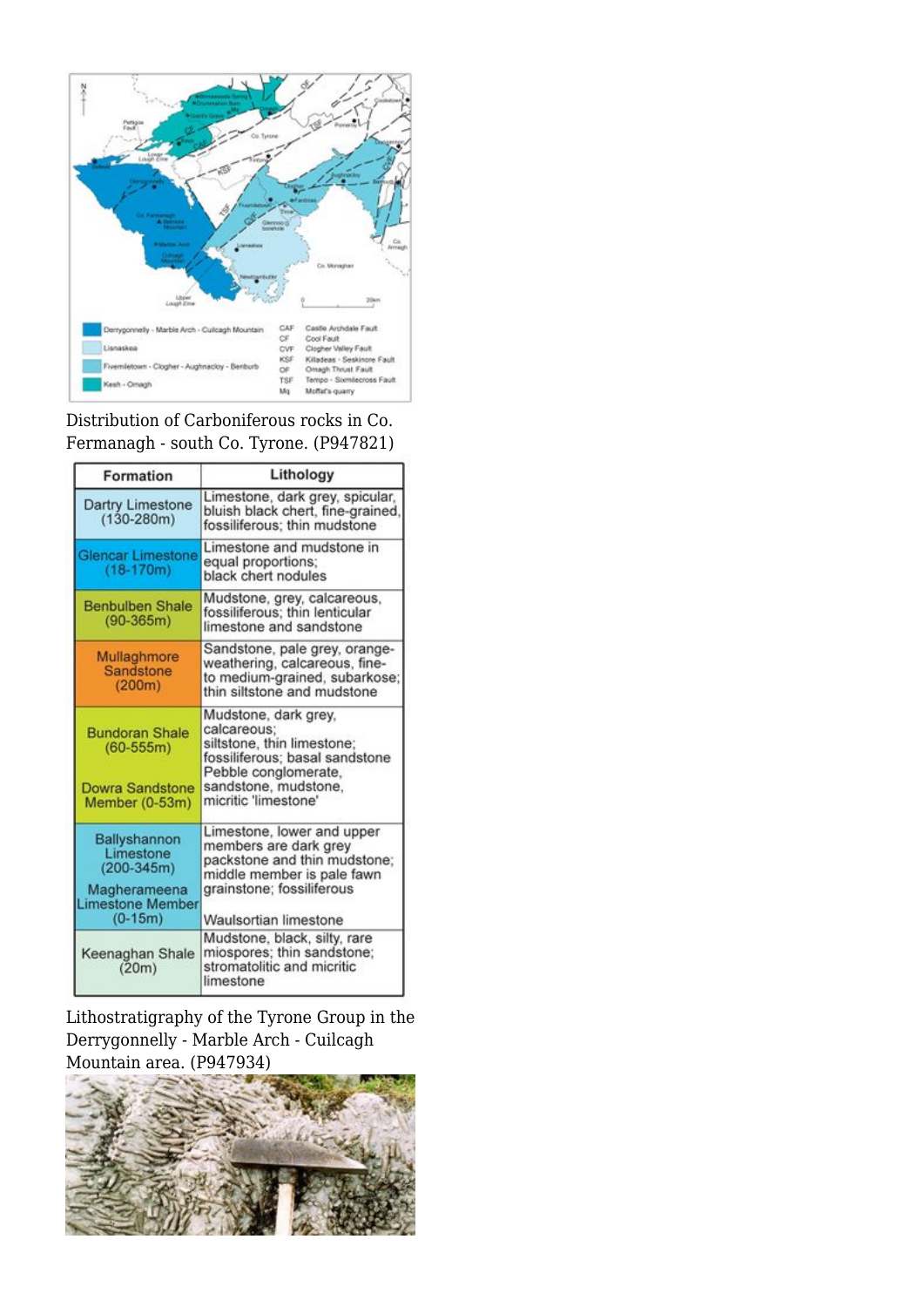Top bed of cherty facies limestones of the Dartry Limestone Formation with in situ colonies of Siphonodendron irregulare. Gortalughany, east side of Cuilcagh Mountain, Co. Fermanagh. (Hammer head 20 cm long). (P948001)



Lithostratigraphy of the Leitrim Group on Cuilcagh Mountain. (P947935)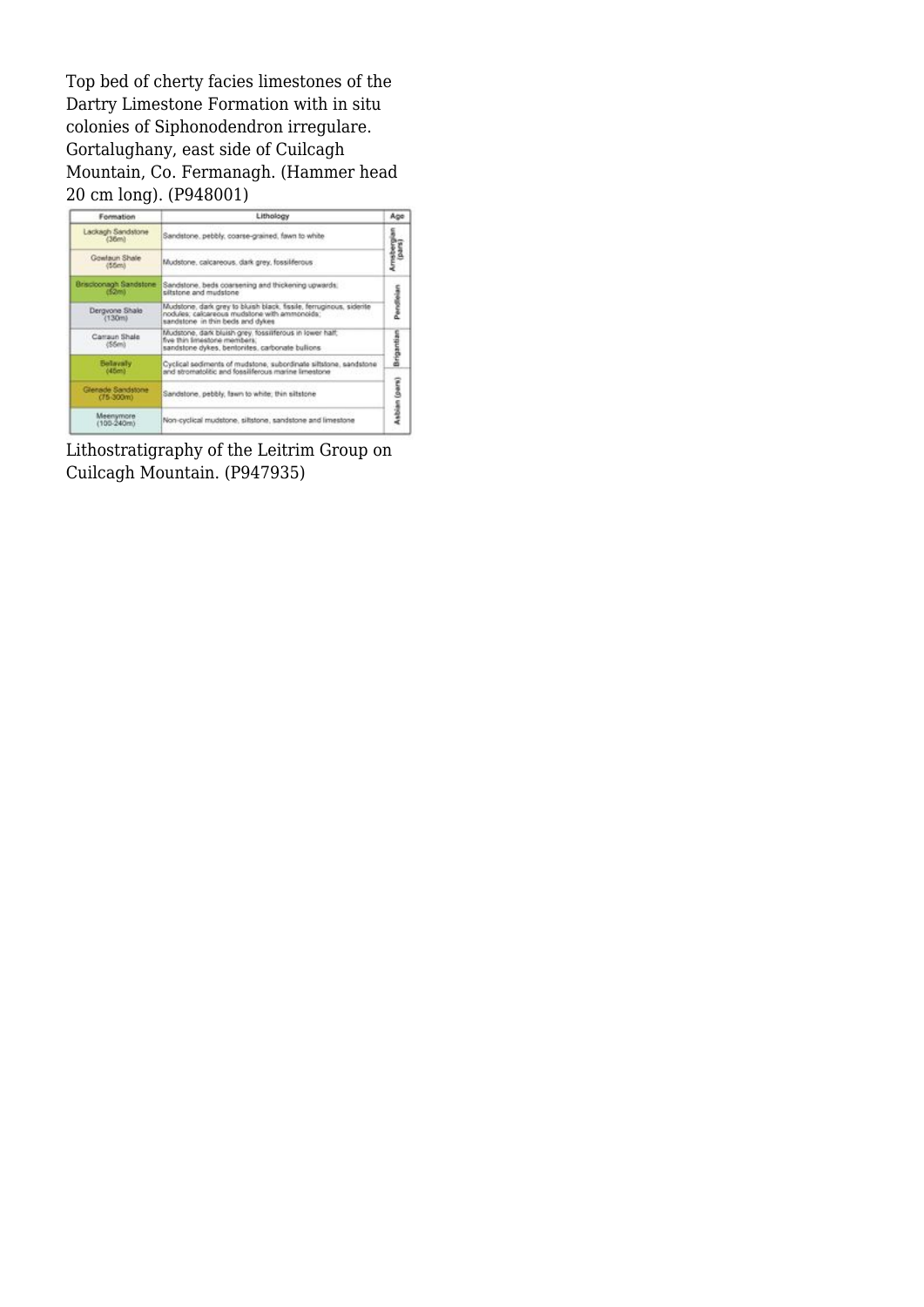

Contact between the Carraun Shale Formation (below) and Dergvone Shale Formation (Viséan-Namurian boundary). (b—bentonite, cm—Camderry Member of the Carraun Shale Formation). Altvenagh [H 129 289], Cuilcagh Mountain, Co. Fermanagh. (P948002)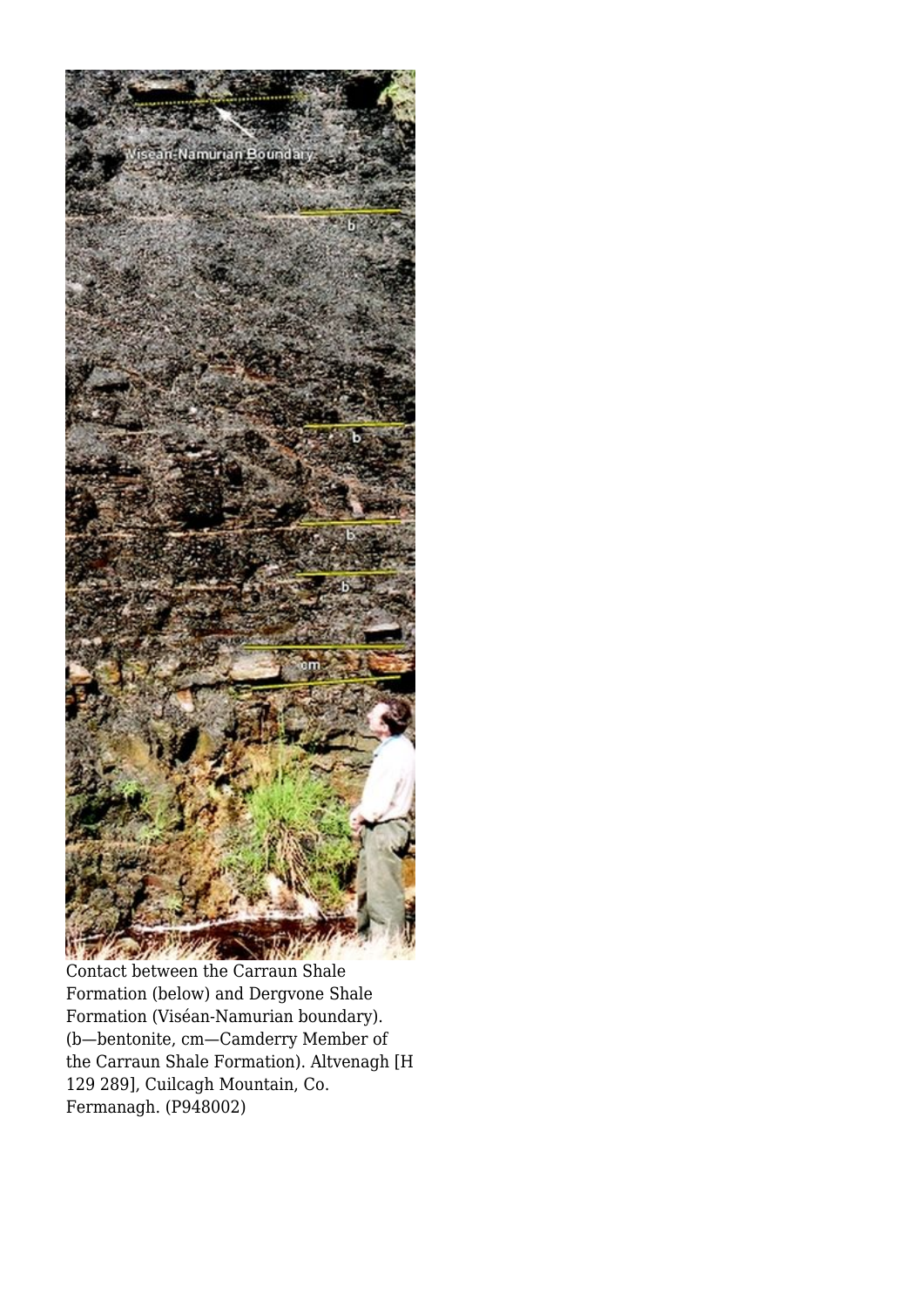

Northeast face of Cuilcagh Mountain below the summit (665 m) showing the highest formations of the Leitrim Group, Co. Fermanagh. (P948003)

# **Tyrone Group**

Tyrone Group rocks are about 2500 m thick  $\frac{11}{2}$  and are depicted on geological maps of the Derrygonnelly  $^{[2]}$  $^{[2]}$  $^{[2]}$  and Kesh  $^{[3]}$  $^{[3]}$  $^{[3]}$  areas. Beneath the oldest exposed unit, the Ballyshannon Limestone Formation, the Courceyan-early Chadian succession of four formations [\(P947933\)](http://earthwise.bgs.ac.uk/images/6/6c/P947933.jpg) is recorded in boreholes. The CM-Pu biozonal boundary is located near the base of the Kilbryan Limestone Formation.

West of the Pettigoe Fault [\(P947821\)](http://earthwise.bgs.ac.uk/images/6/6e/P947821.jpg), the sub-Carboniferous unconformity with the Moinian Lough Derg Group and the Keenaghan Shale Formation are exposed at Keenaghan Lough [G 973 600]. Black mudstones of early Chadian age contain miospores including rare *Lycospora pusilla* of the Pu Biozone. At the base of the Ballyshannon Limestone Formation, Waulsortian mud-mound facies limestone and mudstone of the Magherameena Limestone Member, exposed in Magherameena quarry [G 980 597] 4 km east of Belleek, contain *Eotextularia diversa* and *Tetrataxis* of early Chadian age.

Waulsortian facies limestone also occurs in Bellanaleck quarry [H 235 389], 12 km ENE of Marble Arch and contains brachiopods, rare solitary corals and the trilobites *Bollandia* cf. *rugiceps* and *Cummingella* sp. nov. of uppermost early Chadian age.

The lower and middle 'members' of the Ballyshannon Limestone Formation are exposed in quarries on the south shore of Lower Lough Erne at Blaney [H 167 525] and Carrickreagh [H 174 521]. They contain a late Chadian microfauna including *Eoparastaffella simplex* and monolaminar *Koninckopora*  $\mu$ . The highest limestones of the upper 'member', exposed at Inisway [H 163 518], 4.5 km east of Derrygonnelly, consists of grainstone and contain Arundian foraminifera including *Glomodiscus*, *Uralodiscus* and *Paraarchaediscus* at *involutus* stage. The Dowra Sandstone Member at the base of the Arundian Bundoran Shale Formation [\(P947934\)](http://earthwise.bgs.ac.uk/images/f/fc/P947934.jpg) consists of up to 53 m of sandstone and silty mudstone. Dark to medium grey calcareous mudstone, with a fauna dominated by solitary corals, is the main component of the Bundoran Shale Formation and crops out at Claragh [H 148 528], 3km ENE of Derrygonnelly.

The contact between the Mullaghmore Sandstone and Benbulben Shale formations is exposed in a road cutting [H 123 512] near Derrygonnelly where the top bed of the former consists of 0.25m of oncolitic limestone with *Glomodiscus*, *Paraarchaediscus* and *Uralodiscus* of mid- to late Arundian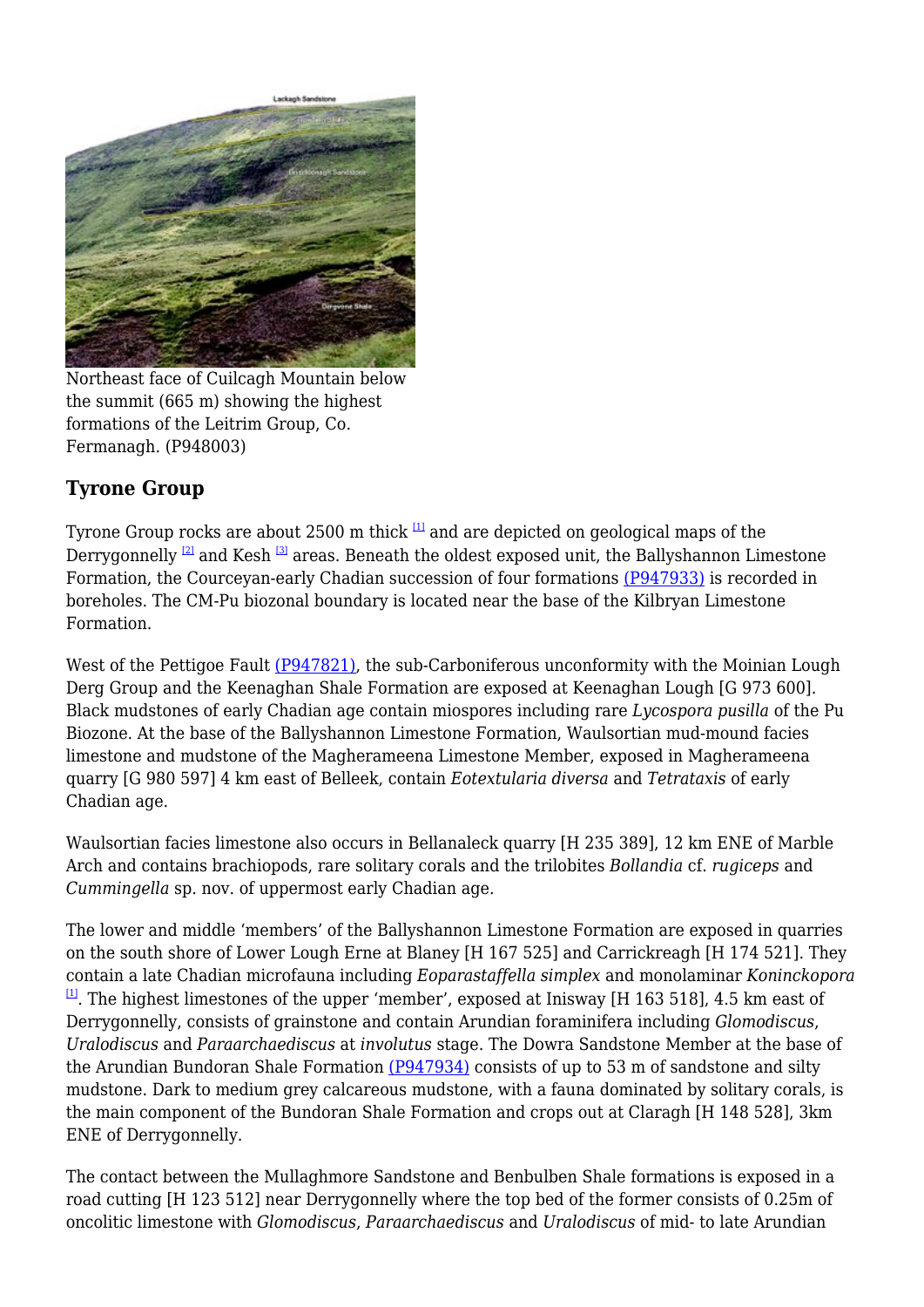age. Higher parts of the Benbulben Shale Formation contain an Asbian macrofauna including the brachiopod *Gigantoproductus*, solitary coral *Siphonophyllia benburbensis* and fasciculate coral *Siphonodendron pauciradiale* <sup>[\[1\]](#page--1-0)</sup>. The junction between the Benbulben Shale and Glencar Limestone Formation crops out in the Tullyhona stream [H 153 338], east of Marble Arch. The top of the Glencar Limestone in the Cladagh River [H 121 346], 100m northwest of Marble Arch, consists of calcareous sandstone, siltstone and thin limestone and is succeeded abruptly by the Knockmore Limestone Member of the Dartry Limestone Formation.

The Dartry Limestone Formation comprises  $\mathbb{H}$  limestone with chert, and at the top a bed with in situ colonies of the coral Siphonodendron irregulare [\(P948001\).](http://earthwise.bgs.ac.uk/images/3/32/P948001.jpg) Poorly and unbedded limestones of the mudmound facies are referred to the Knockmore Limestone Member. The succeeding members, the Cloghan Hill, Carrickmacsparrow, and Cloghany Limestone members are only developed in the Marble Arch-Cuilcagh Mountain area.<sup>[\[2\]](#page--1-0)</sup> The Cloghany Limestone Member contains angulatus stage archaediscids and *Howchinia bradyana* and is of late Asbian age. At the top of the Dartry Limestone Formation on Cuilcagh Mountain the Carn Limestone Member is separated from the Meenymore Formation, at the base of the Leitrim Group, by an erosional gap  $[1]$ 

In Cashel quarry [G 979 474], 14.5 km WSW of Derrygonnelly, mudstone near the top of the Dartry Limestone Formation contains the B<sub>2</sub> Biozone (late Asbian) ammonoids *Beyrichoceras, Bollandites, Bollandoceras*, *Entogonites borealis* and *Nomismoceras*.

# **Leitrim Group**

The Leitrim Group consists of mudstone and sandstone with thin limestone and is characterised by major and minor cyclicity and the lateral persistence of individual beds across a wide region  $[4]$ . In Northern Ireland, the most complete section of the Leitrim Group [\(P947935\)](http://earthwise.bgs.ac.uk/images/e/e7/P947935.jpg) on Cuilcagh Mountain is 560 m thick  $\frac{11|21}{2}$ .

The Meenymore Formation  $\frac{51}{2}$  is generally poorly exposed but on the south side of Belmore Mountain in the Lurgan River [H 087 413] almost the full thickness of 48 m is present  $\frac{161}{2}$ . The ammonoids *Bollandoceras micronotum*, *Goniatites* sp. *maximus* group and *Nomismoceras vittigerum* indicate the late Asbian  $B_2a$  Subzone. The Glenade Sandstone Formation is widely exposed in the Fermanagh Highlands but only on Cuilcagh Mountain is there evidence of coarsening-upwards cycles, each one about 10 m thick. Basal pebbly, coarse-grained sandstone succeeds algal laminated carbonates of the Meenymore Formation in the Lurgan River.

The contact between the Glenade Sandstone Formation and the Bellavally Formation [\(P947935\)](http://earthwise.bgs.ac.uk/images/e/e7/P947935.jpg) is only exposed  $\frac{1}{2}$  in the Sruh Croppa River at Tromogagh [H 104 317]. Ammonoids recorded in the sequence give the ages of the various members  $[1]$ . A miospore assemblage of the VF Zone  $[7]$  in the Doobally Sandstone Member locates the Asbian-Brigantian boundary either at its base or in the underlying Drummangarvagh Member. The contact between the top of the Bellavally Formation (Corry Member) and the Derreens Limestone Member, the basal unit of the Carraun Shale Formation [\(P947935\)](http://earthwise.bgs.ac.uk/images/e/e7/P947935.jpg), is also exposed in the Sruh Croppa River [H 098 307]. In the middle of this Formation the distinctive Tawnyunshinagh Limestone Member is commonly exposed on Cuilcagh Mountain. Sandstone dykes intruding the mudstones are a feature of this part of the succession. At least eight thin K-bentonites (volcanic ash beds) are located mostly above the Sranagross Member. The Viséan-Namurian boundary coincides with the contact between the Carraun Shale and Dergvone Shale formations, 6.5 m above the Camderry Member [\(P948002\).](http://earthwise.bgs.ac.uk/images/8/8e/P948002.jpg)

A stream section at Altvenagh [H 120 293] exposes 70m of the Leitrim Group from below the Tawnyunshinagh Limestone Member into the Pendleian Dergvone Shale Formation.[\[1\]](#page--1-0) The north face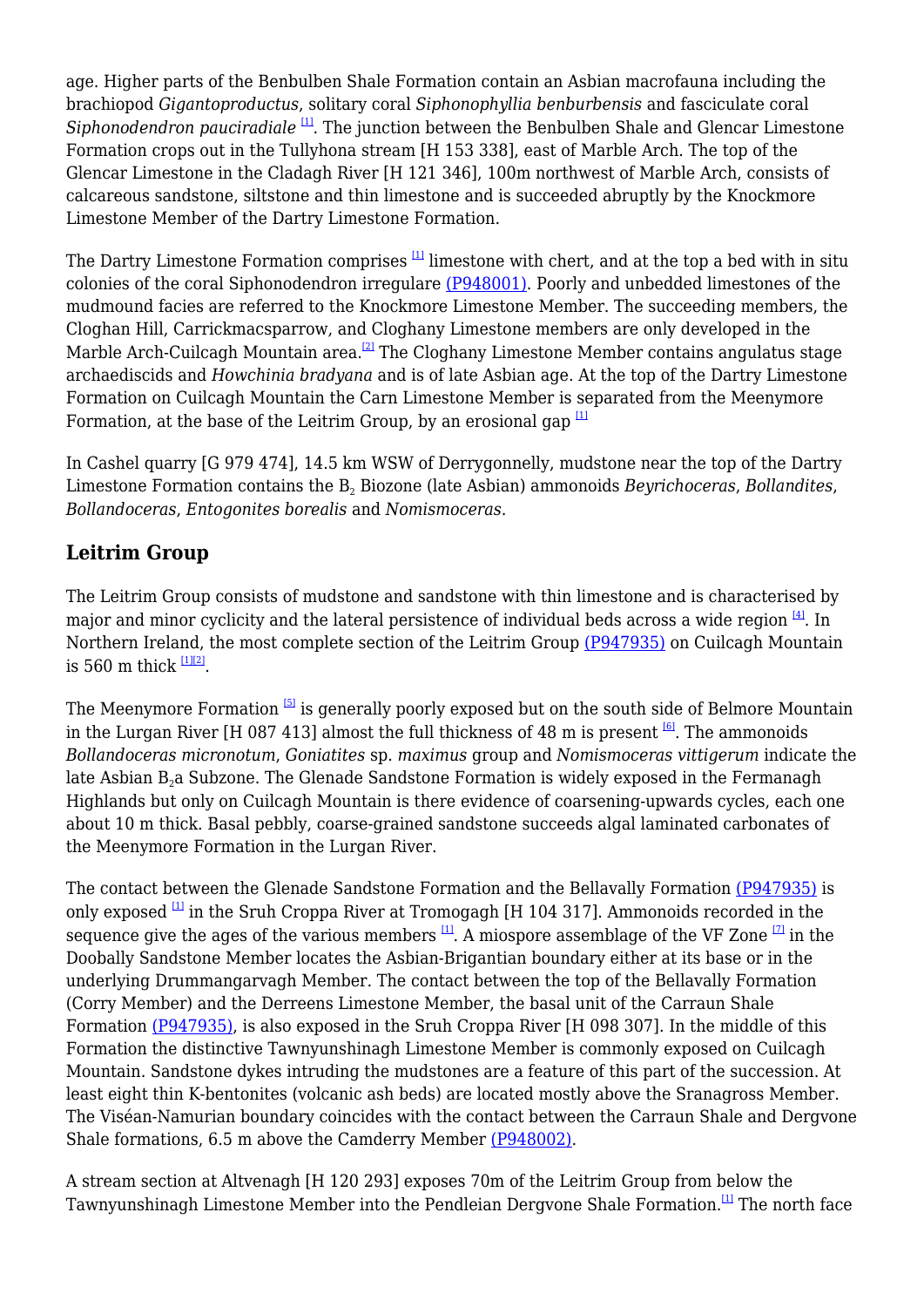of Cuilcagh Mountain [\(P948003\)](http://earthwise.bgs.ac.uk/images/2/2a/P948003.jpg) exposes the three highest formations of the Leitrim Group.

# **References**

- ↑ [1.0](#page--1-0) [1.1](#page--1-0) [1.2](#page--1-0) [1.3](#page--1-0) [1.4](#page--1-0) [1.5](#page--1-0) [1.6](#page--1-0) [1.7](#page--1-0) [1.8](#page--1-0) 1. Legg, I C, Johnston, T P, Mitchell, W I, and Smith, R A. 1998. *Geology of the country around Derrygonnelly and Marble Arch*. Memoir of the Geological Survey of Northern Ireland, Sheet 44, 56 and 43. (Northern Ireland).
- 2.  $\int_0^{\infty} \frac{2.0 \times 1.2 \times 2.2}{2.1 \times 2.2}$  $\int_0^{\infty} \frac{2.0 \times 1.2 \times 2.2}{2.1 \times 2.2}$  $\int_0^{\infty} \frac{2.0 \times 1.2 \times 2.2}{2.1 \times 2.2}$  $\int_0^{\infty} \frac{2.0 \times 1.2 \times 2.2}{2.1 \times 2.2}$  $\int_0^{\infty} \frac{2.0 \times 1.2 \times 2.2}{2.1 \times 2.2}$  $\int_0^{\infty} \frac{2.0 \times 1.2 \times 2.2}{2.1 \times 2.2}$  $\int_0^{\infty} \frac{2.0 \times 1.2 \times 2.2}{2.1 \times 2.2}$  Geological Survey of Northern Ireland 1991. Derrygonnelly, Northern Ireland Sheet 44, 56 and 43. Solid Geology. 1:50 000. (Keyworth, Nottingham: British Geological Survey).
- 3. [↑](#page--1-0) Geological Survey of Northern Ireland 1994. Kesh, Northern Ireland Sheet 32. Solid Geology. 1:50 000. (Keyworth, Nottingham: British Geological Survey).
- 4. [↑](#page--1-0) Brandon, A, and Hodson, F. 1984. The Stratigraphy and Palaeontology of the late Viséan and early Namurian rocks of North-east Connaught. *Geological Survey of Ireland Special Paper* No. 6.
- 5. [↑](#page--1-0) Brandon, A. 1977. *The Meenymore Formation an evaporitic intertidal formation in the Upper Viséan (B2) of northwest Ireland*. Institute of Geological Sciences Report No. 77/23.
- 6. [↑](#page--1-0) Geological Survey of Northern Ireland 1991. Derrygonnelly, Northern Ireland Sheet 44, 56 and 43. Solid Geology. 1:50 000. (Keyworth, Nottingham: British Geological Survey).
- 7. [↑](#page--1-0) Higgs, K. 1984. Stratigraphic palynology of the Carboniferous rocks in northwest Ireland. *Geological Survey of Ireland Bulletin*, 3, 171–202.

#### Retrieved from

'[http://earthwise.bgs.ac.uk/index.php?title=Derrygonnelly-Marble\\_Arch-Cuilcagh\\_Mountain,\\_Ferman](http://earthwise.bgs.ac.uk/index.php?title=Derrygonnelly-Marble_Arch-Cuilcagh_Mountain,_Fermanagh-south_Tyrone_area,_Carboniferous,_Northern_Ireland&oldid=32553) agh-south Tyrone area, Carboniferous, Northern Ireland&oldid=32553' [Category](http://earthwise.bgs.ac.uk/index.php/Special:Categories):

[The geology of Northern Ireland](http://earthwise.bgs.ac.uk/index.php/Category:The_geology_of_Northern_Ireland)

# **Navigation menu**

# **Personal tools**

- Not logged in
- [Talk](http://earthwise.bgs.ac.uk/index.php/Special:MyTalk)
- [Contributions](http://earthwise.bgs.ac.uk/index.php/Special:MyContributions)
- [Log in](http://earthwise.bgs.ac.uk/index.php?title=Special:UserLogin&returnto=Derrygonnelly-Marble+Arch-Cuilcagh+Mountain%2C+Fermanagh-south+Tyrone+area%2C+Carboniferous%2C+Northern+Ireland&returntoquery=action%3Dmpdf)
- [Request account](http://earthwise.bgs.ac.uk/index.php/Special:RequestAccount)

## **Namespaces**

- [Page](http://earthwise.bgs.ac.uk/index.php/Derrygonnelly-Marble_Arch-Cuilcagh_Mountain,_Fermanagh-south_Tyrone_area,_Carboniferous,_Northern_Ireland)
- [Discussion](http://earthwise.bgs.ac.uk/index.php?title=Talk:Derrygonnelly-Marble_Arch-Cuilcagh_Mountain,_Fermanagh-south_Tyrone_area,_Carboniferous,_Northern_Ireland&action=edit&redlink=1)

 $\Box$ 

# **Variants**